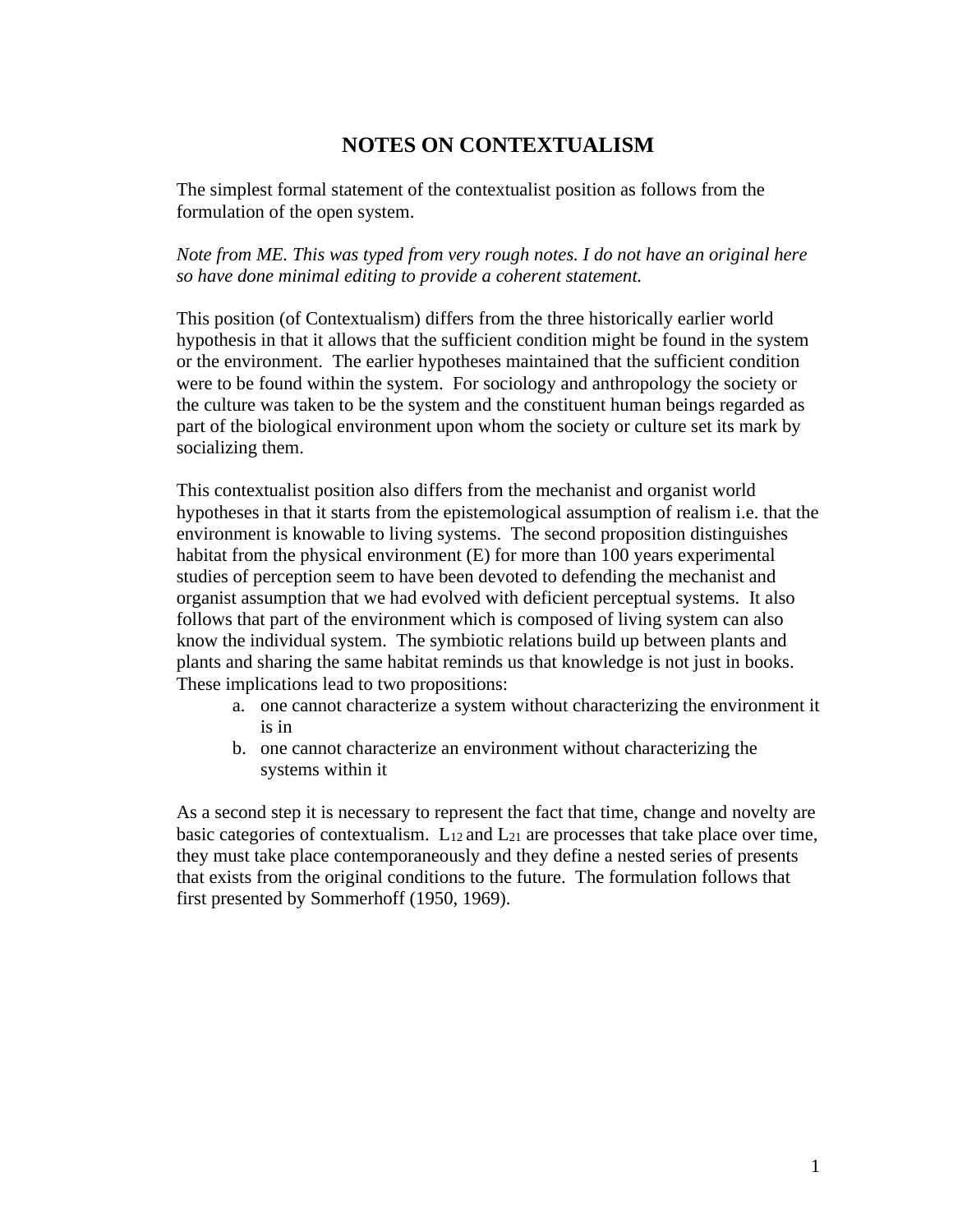

In discussions of biological adaption it is usual to implicitly assume the  $L_{22}$  is unchanging from t0 to t2. Sommerhoff introduced the broader concept *of directive correlation* which allows that either or both  $L_{11}$  and  $L_{22}$  might change between t0 and t2. This also recognizes the fact that at t1  $L_{11}$  is interacting with  $L_{22}$  (not  $L_{22}$ ) to coproduce the end result at t2. This representation includes the fact that sometimes  $L_{11}$ is engaged in a series of activities e.g. nest or hive building of which the changes from  $L_{22}$  to  $L_{22}$ " is but one step in a chain that leads to a significant change of state for  $L_{11}$ . It could also include the population changes in a predator part of the environment which leads to a collapse in population before the prey is driven to extermination.

Between t0 and t1 we have the period of mutual perception and choice ("the decision cycle) and between t1 and t2 the action cycle. In the interaction at t1 is to be found the set of 'focal conditions' that lead to  $(L_{11}^{\prime\prime}, L_{22}^{\prime\prime})$  at t2.

A third step is necessary. The formal statement at step one serves to mark off contextualism from formism, mechanism and organicism. As we have already noted it needs to be expanded as we have already noted it needs to be expanded to represent the unique features of contextualism. As it stands it represents a theoretical limit. It represents a situation where  $L_{11}$  and  $L_{22}$  confront each other as totally distinct and foreign entities. As such  $(L_{12} \text{ and } L_{21})$  could represent only interaction. In proposing above that neither can be characterized without characterizing the other we implicitly dropped the assumption of foreigners. We assumed that we were talking about living systems in their habitats and about habitats, not environment as it would be described by the physical sciences.

As a first approximation this could be represented as follows:

$$
L_{12} (L_{22}) \quad \xrightarrow{\hspace{0.5cm}L_{12}} \hspace{0.5cm} L_{22} (L_{11})
$$

This at least reflects internalization by the system of some aspects of its environment and the modification of the environment that has resulted from the presence of the system.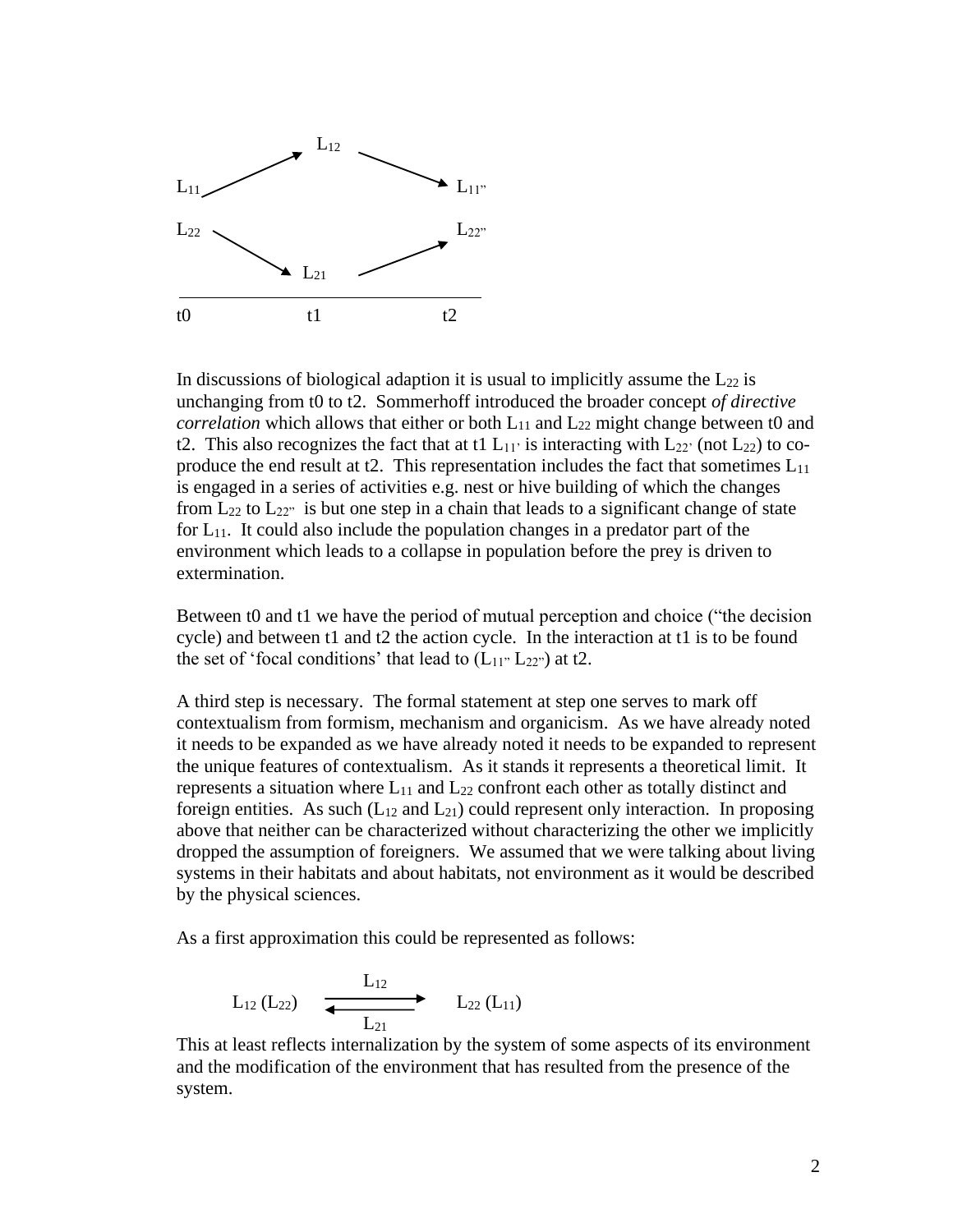At this level  $(L_{12}$  and  $L_{21}$ ) represents transactional relations not just inter-actional relations.  $L_{12}$  or  $L_{21}$  may still be blind actions or reactions but they might be transactional: the  $L_{12}$  may be directed at changing the  $l_{11}$  in  $(L_{22}, l_{11})$  hence changing the relation and hence subsequent  $L_{21}$ 's and even the  $l_{22}$  in ( $L_{11}$  and  $L_{22}$ ). Similarly with L<sub>21</sub>. It will be noted that this opens the way for *behaviour* to emerge; necessarily goal seeking and potentially purposeful and even ideal seeking.

The second approximation incorporates the point that has been made about time and change



Throughout this expression we have dealt only with the two levels of systems and their environments. All experiment phenomena emerge in a nested services of events and are nests to other levels of events (nesting does not constitute a hierarchy). The same logic applies to mesa levels e.g. individual – social group – society. What does this mean for genetics here?



How do  $L_{11}$ ' and  $L_{22}$ ' differ from  $L_{11}$  and  $L_{22}$ ?